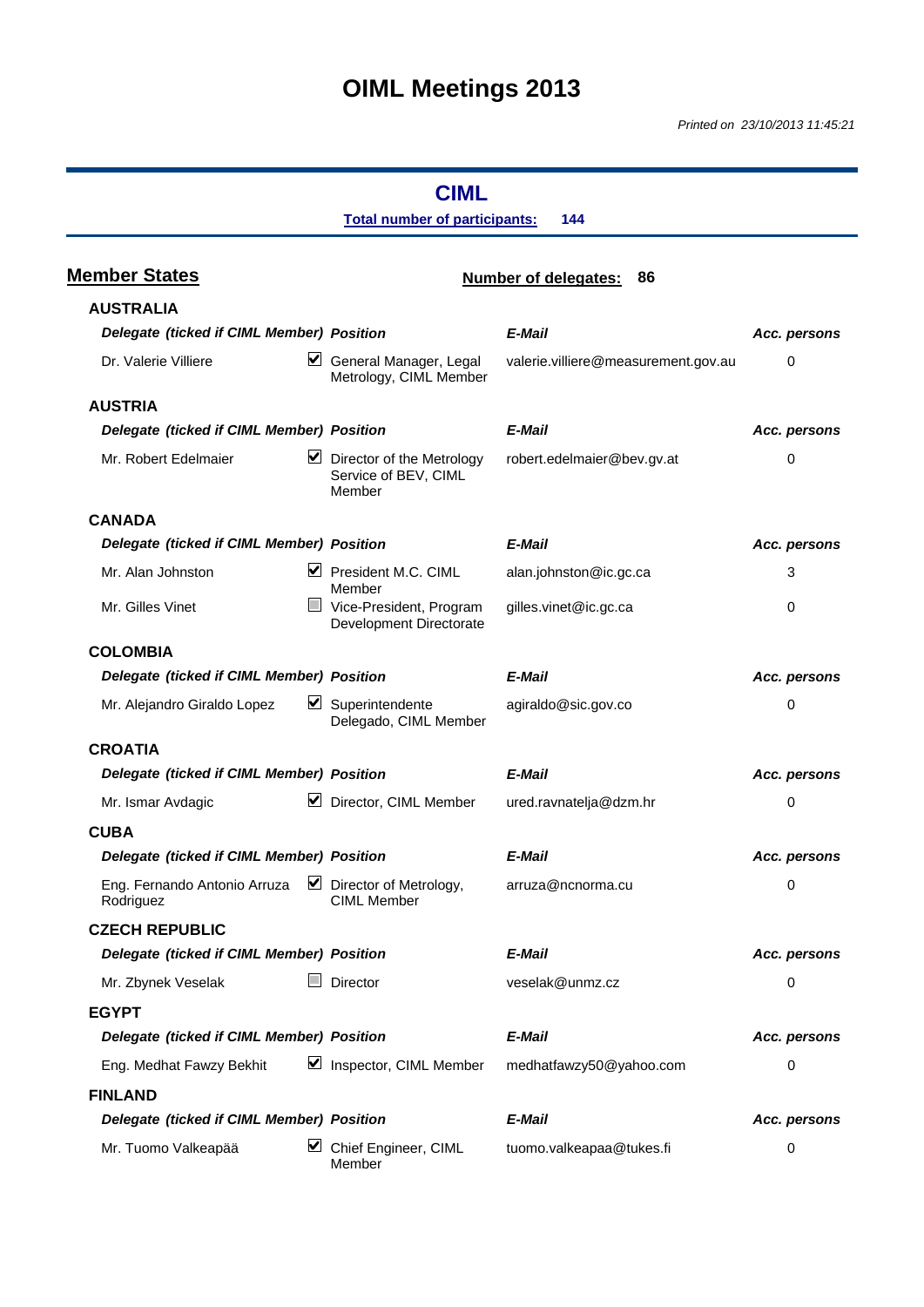**FRANCE** *Delegate (ticked if CIML Member) Position E-Mail Acc. persons* Ms. Corinne Lagauterie <del>V</del> Chef du Bureau de la Métrologie, Membre du CIML corinne.lagauterie@finances.gouv.fr 1 **GERMANY** *Delegate (ticked if CIML Member) Position E-Mail Acc. persons* Dr. Roman Schwartz  $\blacksquare$  Head of Division Mechanics and Acoustics, CIML First Vice-President roman.schwartz@ptb.de 1 Mr. Johann Fischer **Director** Director iohann.fischer@lme.berlinbrandenburg.de  $\overline{0}$ Mrs. Susanne Ludwig **DIML** OIML Office at PTB susanne.ludwig@ptb.de 0 **HUNGARY** *Delegate (ticked if CIML Member) Position E-Mail Acc. persons* Dr. Peter Pakay **Advisor, CIML Member** ppakay@hotmail.com **0** Mr. Ferenc Monus **Director Director** monusf@mkeh.hu 0 **INDIA** *Delegate (ticked if CIML Member) Position E-Mail Acc. persons* Mr. B.N. Dixit CIML Member dirwmca@fca.nic.in Mr. H.S. Saini **Consumer Affairs** dirwmca@fca.nic.in **INDONESIA** *Delegate (ticked if CIML Member) Position E-Mail Acc. persons* Mr. Hari Prawoko  $\blacksquare$  Director of Metrology, CIML Member hari.prawoko@kemendag.go.id 0 Mr. Eko Agus Irianto  $\Box$  Head of Sub Directorate of Facilities and Cooperation ssk.ditmet@kemendag.go.id 0 Mr. Priyo Syamsul Nugraha Head of Section of **Facilities** priyo.syamsul@kemendag.go.id 0 **IRELAND** *Delegate (ticked if CIML Member) Position E-Mail Acc. persons* Ms. Mairead Buckley **Museum Museum** Director of Legal Metrology, CIML Member mairead.buckley@nsai.ie 0 **ISRAEL** *Delegate (ticked if CIML Member) Position E-Mail Acc. persons* Mr. Yitzhak (Itzik) Kimchi <u>V</u> Director Legal Metrology, CIML Member itzikk@economy.gov.il 0 **JAPAN** *Delegate (ticked if CIML Member) Position E-Mail Acc. persons* Dr. Yukinobu Miki <br>
■ Director of NMIJ, CIML Second Vice-President y.miki@aist.go.jp 0 Dr. Tsuyoshi Matsumoto **Assistant Director of** International Metrology Cooperation Office ty-matsumoto@aist.go.jp 0 Mr. Satoshi Miura Deputy Director of Metrology Policy Office miura-satoshi1@meti.go.jp 0 Mr. Kazuo Neda **Principal Research** Manager kt-neda@aist.go.jp 0 Mr. Yoshihisa Takano Director of Metrology Policy Office takano-yoshihisa@meti.go.jp 0 Dr. Toshiyuki Takatsuji Deputy Director toshiyuki.takatsuji@aist.go.jp 0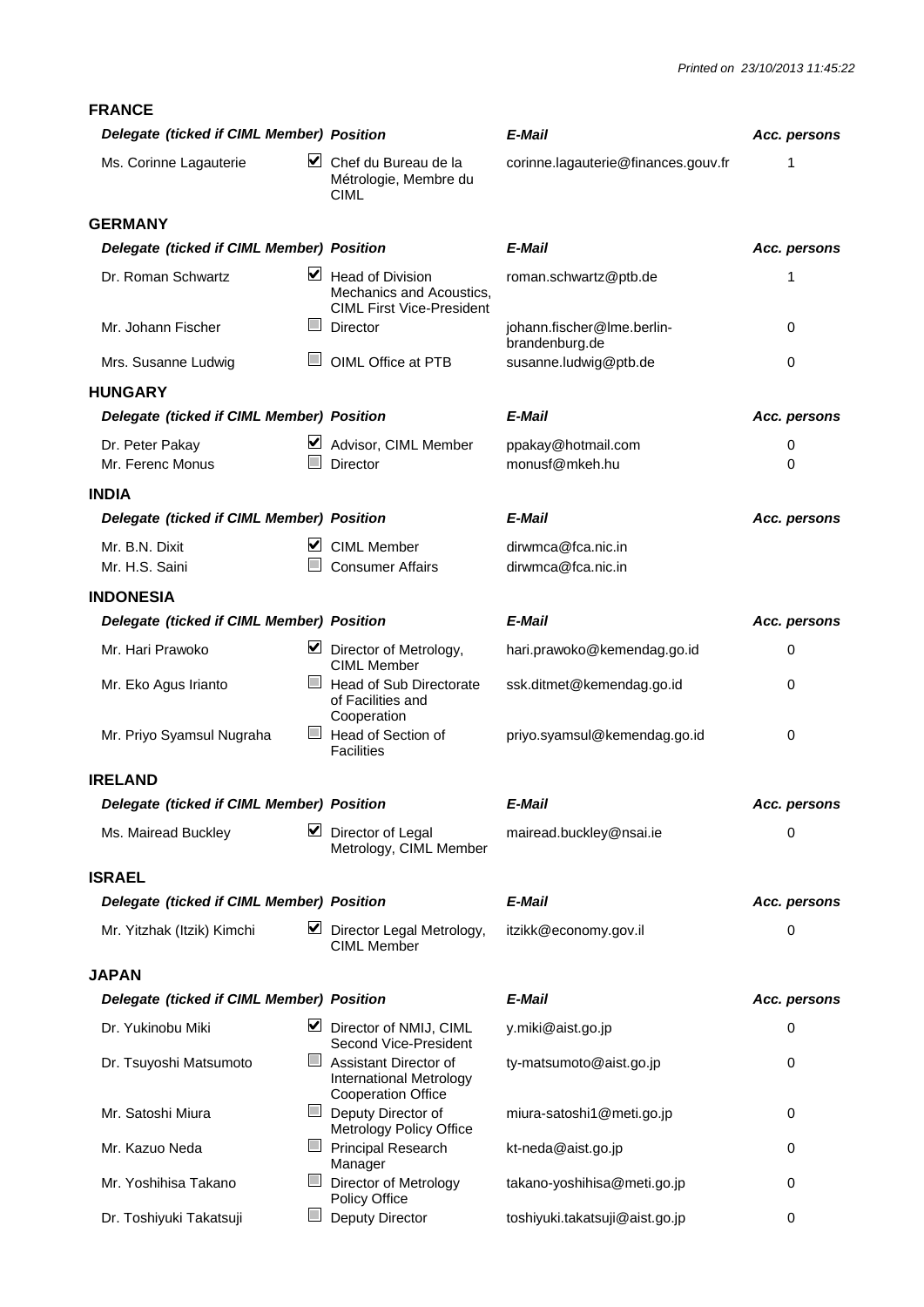#### **KAZAKHSTAN**

| Delegate (ticked if CIML Member) Position                                                                               |                                                                                                                                                        | E-Mail                                                                                                                                     | Acc. persons               |
|-------------------------------------------------------------------------------------------------------------------------|--------------------------------------------------------------------------------------------------------------------------------------------------------|--------------------------------------------------------------------------------------------------------------------------------------------|----------------------------|
| Mrs. Karligash Sattibayeva                                                                                              |                                                                                                                                                        | kazinmetr@mail.ru                                                                                                                          | 0                          |
| KOREA (R.)                                                                                                              |                                                                                                                                                        |                                                                                                                                            |                            |
| Delegate (ticked if CIML Member) Position                                                                               |                                                                                                                                                        | E-Mail                                                                                                                                     | Acc. persons               |
| Dr. Mi-Ae Choi<br>Mr. Sung-Sil Kim<br>Mr. Kwang Min Park<br>Mr. Hong Ho Shim<br>Mr. Hee Chan Yang<br>Mr. Chang Yeol Kim | Director, CIML Member<br>T.<br><b>Team Reader</b><br>$\overline{\phantom{0}}$<br>Assistant Program Director hcyang75@korea.kr<br>$\Box$<br>Manager KTC | machoi@korea.kr                                                                                                                            | 4<br>$\mathbf 0$           |
| <b>MACEDONIA (F.Y.R.)</b>                                                                                               |                                                                                                                                                        |                                                                                                                                            |                            |
| Delegate (ticked if CIML Member) Position                                                                               |                                                                                                                                                        | E-Mail                                                                                                                                     | Acc. persons               |
| Mr. Dimitar Parnardziev<br>Ms. Emilija Mishevska                                                                        | Director, CIML Member<br>$\Box$<br><b>Head of Legal Metrology</b><br>Department                                                                        | dimitar.parnardziev@bom.gov.mk<br>emilija.misevska@bom.gov.mk                                                                              | 0<br>0                     |
| <b>NETHERLANDS</b>                                                                                                      |                                                                                                                                                        |                                                                                                                                            |                            |
| Delegate (ticked if CIML Member) Position                                                                               |                                                                                                                                                        | E-Mail                                                                                                                                     | Acc. persons               |
| Dr. Cees van Mullem<br>Mr. Cock Ostermann                                                                               | $\triangleright$ Director, CIML Member                                                                                                                 | cvanmullem@verispect.nl                                                                                                                    | 0                          |
| Mr. George Teunisse                                                                                                     | $\mathbb{R}^n$<br>OIML Contact for The<br>Netherlands                                                                                                  | gteunisse@verispect.nl                                                                                                                     | 0                          |
| Mrs. Anneke van Spronssen                                                                                               | $\mathbf{L}$<br>Senior Officer, WELMEC<br>President                                                                                                    | J.M.vanSpronssen@minez.nl                                                                                                                  | 0                          |
| <b>NEW ZEALAND</b>                                                                                                      |                                                                                                                                                        |                                                                                                                                            |                            |
|                                                                                                                         |                                                                                                                                                        |                                                                                                                                            |                            |
| Delegate (ticked if CIML Member) Position                                                                               |                                                                                                                                                        | E-Mail                                                                                                                                     | Acc. persons               |
| Mr. Stephen O'Brien                                                                                                     | $\vee$ Manager, CIML Member                                                                                                                            | stephen.obrien@mbie.govt.nz                                                                                                                | 0                          |
| <b>P.R. CHINA</b>                                                                                                       |                                                                                                                                                        |                                                                                                                                            |                            |
| Delegate (ticked if CIML Member) Position                                                                               |                                                                                                                                                        | E-Mail                                                                                                                                     | Acc. persons               |
| Wu Fangdi<br>Ms. Zheng Huaxin<br>Mr. Han Jianping<br>He Xiaoming<br>Mr. Han YI<br>Mr. Du Yuejun                         | Deputy Director General<br>Deputy Director<br>$\mathbb{R}^n$<br>Deputy Director General<br><b>Director General</b><br>$\mathbb{R}^n$                   | zhenghx@aqsiq.gov.cn<br>zhenghx@aqsiq.gov.cn<br>zhenghx@aqsiq.gov.cn<br>hanjp@aqsiq.gov.cn<br>zhenghx@aqsiq.gov.cn<br>zhenghx@aqsiq.gov.cn | 0<br>0<br>0<br>0<br>0<br>0 |
| <b>POLAND</b>                                                                                                           |                                                                                                                                                        |                                                                                                                                            |                            |
| Delegate (ticked if CIML Member) Position                                                                               |                                                                                                                                                        | E-Mail                                                                                                                                     | Acc. persons               |
| Mrs. Dorota Habich                                                                                                      | V Vice-President, CIML<br>Member                                                                                                                       | vprdh@gum.gov.pl                                                                                                                           | 0                          |
| Mr. Miroslaw Izdebski                                                                                                   | $\overline{\phantom{0}}$<br>Director of the Legal<br><b>Metrology Department</b>                                                                       | bmp@gum.gov.pl                                                                                                                             | 0                          |
| <b>PORTUGAL</b>                                                                                                         |                                                                                                                                                        |                                                                                                                                            |                            |
| Delegate (ticked if CIML Member) Position                                                                               |                                                                                                                                                        | E-Mail                                                                                                                                     | Acc. persons               |
| Eng. José Reis                                                                                                          | Drector - Legal Metrology<br>Service, CIML Member                                                                                                      | creis@ipq.pt                                                                                                                               | 0                          |
| <b>ROMANIA</b>                                                                                                          |                                                                                                                                                        |                                                                                                                                            |                            |
| Delegate (ticked if CIML Member) Position                                                                               |                                                                                                                                                        | E-Mail                                                                                                                                     | Acc. persons               |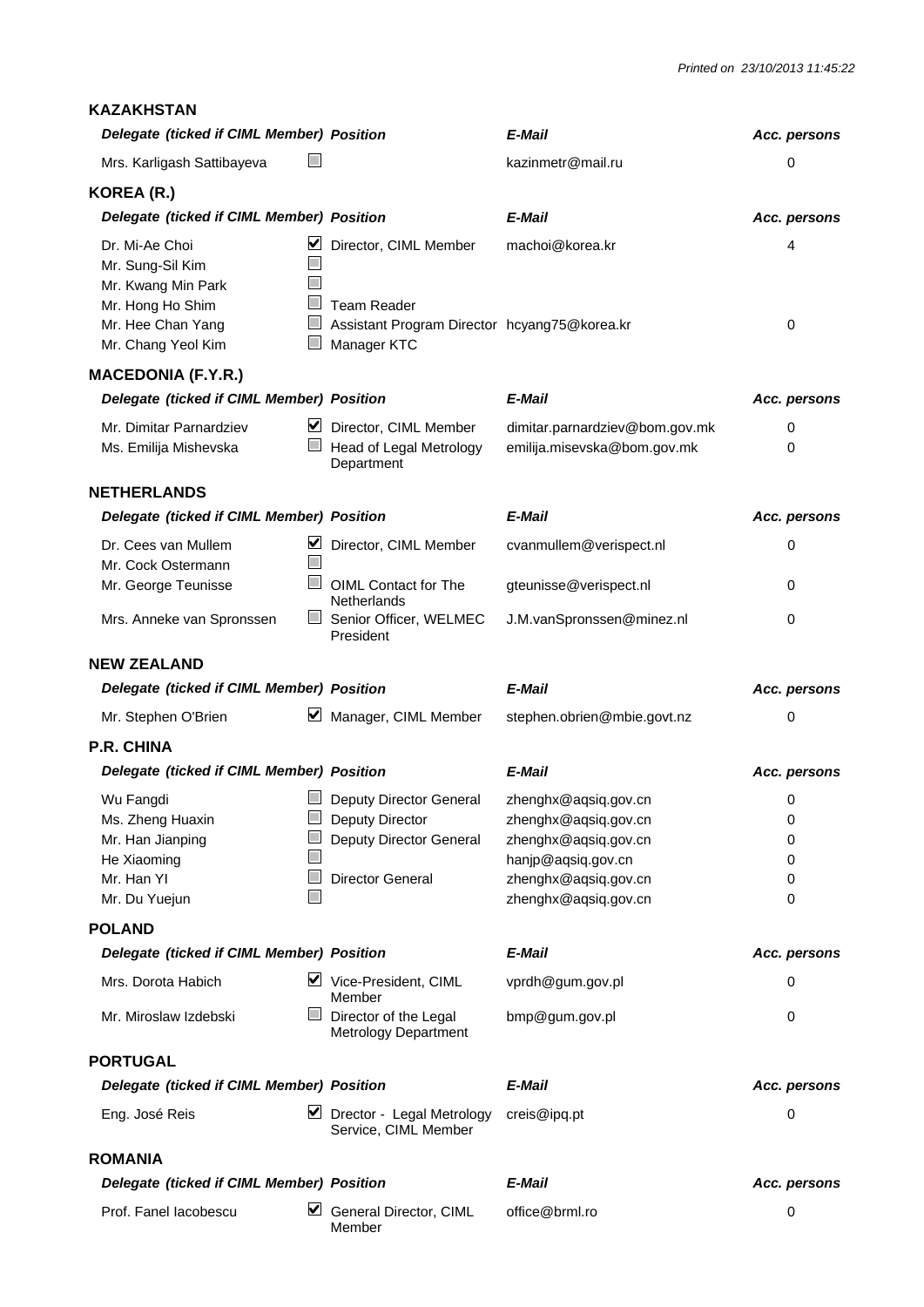| Dr. Dumitru Dinu                          |                          | Deputy General Director                             | office@brml.ro              | 0            |
|-------------------------------------------|--------------------------|-----------------------------------------------------|-----------------------------|--------------|
| Mrs. Alina Elena Taina                    |                          | Expert                                              | office@brml.ro              | $\Omega$     |
| <b>RUSSIAN FEDERATION</b>                 |                          |                                                     |                             |              |
| Delegate (ticked if CIML Member) Position |                          |                                                     | E-Mail                      | Acc. persons |
| Prof. Kononogov Sergey                    | ⊻                        | Director, CIML Member                               | komissarov@vniims.ru        | 1            |
| Mr. Komissarov Sergey                     |                          | Head of International<br>Department                 | komissarov@vniims.ru        | 1            |
| Dr. Golubev Sergey                        | $\overline{\phantom{0}}$ | <b>Head of Metrology</b><br>Department              | sgolubev@gost.ru            | 1            |
| <b>SAUDI ARABIA</b>                       |                          |                                                     |                             |              |
| Delegate (ticked if CIML Member) Position |                          |                                                     | E-Mail                      | Acc. persons |
| Dr. Saad Al-Kasabi                        | ⊻                        | <b>CIML Member</b>                                  | Governor@saso.gov.sa        | 0            |
| Mr. Bader Alfaiz                          | $\mathbb{R}^n$           | Director of Metrology<br>Specification Dept.        | Metrology@saso.gov.sa       | 0            |
| Mr. Nasser Alqahtani                      |                          | Director of physical<br>calibration Dep.            | nalqahtani1@saso.gov.sa     | 0            |
| Mr. Mohammed Alshahrani                   | $\Box$                   | Secretary of the Governor                           | m_alsahab@saso.gov.sa       | 0            |
| Mr. Abdullah Alyabis                      |                          | Director General Standard<br>Dept.                  | a.yabis@saso.gov.sa         | 0            |
| <b>SLOVAKIA</b>                           |                          |                                                     |                             |              |
| Delegate (ticked if CIML Member) Position |                          |                                                     | E-Mail                      | Acc. persons |
| Prof. Jozef Mihok                         | M                        | <b>CIML Member</b>                                  | oiml@slm.sk                 | 0            |
| Dr. Jaromir Markovic                      |                          | <b>General Director</b>                             | markovic@slm.sk             | 0            |
| Mr. Tomas Švantner                        |                          | Deputy Director                                     | svantner@slm.sk             | 0            |
| <b>SLOVENIA</b>                           |                          |                                                     |                             |              |
| Delegate (ticked if CIML Member) Position |                          |                                                     | E-Mail                      | Acc. persons |
| Ms. Natasa Mejak-Vukovic                  |                          | Secretary                                           | natasa.mejak-vukovic@gov.si | 0            |
| <b>SOUTH AFRICA</b>                       |                          |                                                     |                             |              |
| Delegate (ticked if CIML Member) Position |                          |                                                     | E-Mail                      | Acc. persons |
| Mr. Stuart Carstens                       | M                        | Senior Manager Legal<br>Metrology, CIML Member      | carstesh@nrcs.org.za        | 1            |
| <b>SPAIN</b>                              |                          |                                                     |                             |              |
| Delegate (ticked if CIML Member) Position |                          |                                                     | E-Mail                      | Acc. persons |
| Dr. Fernando Ferrer                       | ⊻                        | Director, CIML Member                               | fferrer@cem.mineturs.es     | 1            |
| Dr. Salustiano Ruiz                       |                          | Head OF Pressure Service sruiz@cem.minetur.es       |                             | $\Omega$     |
| <b>SWEDEN</b>                             |                          |                                                     |                             |              |
| Delegate (ticked if CIML Member) Position |                          |                                                     | E-Mail                      | Acc. persons |
| Mr. Kari Björkqvist                       |                          | Director Legal Metrology<br>Department, CIML Member | kari.bjorkqvist@swedac.se   | 0            |
| Ms. Renée Hansson                         |                          | <b>Technical Adviser</b>                            | renee.hansson@swedac.se     | 0            |
| <b>SWITZERLAND</b>                        |                          |                                                     |                             |              |
| Delegate (ticked if CIML Member) Position |                          |                                                     | E-Mail                      | Acc. persons |
| Dr. Philippe Richard                      |                          | Deputy Director, CIML<br>Member                     | philippe.richard@metas.ch   | 0            |
| Dr. Gregor Dudle                          |                          | Deputy Director                                     | philippe.richard@metas.ch   | 0            |
| <b>TANZANIA</b>                           |                          |                                                     |                             |              |
| Delegate (ticked if CIML Member) Position |                          |                                                     | E-Mail                      | Acc. persons |
| Mrs. Magdalena Chuwa                      | M                        | Chief Executive Manager,<br><b>CIML Member</b>      | chuwa@wma.go.tz             | 0            |
| Mr. Simai Mohammed                        |                          | Head of Metrology Unit                              | simwodiyahoo.com            | 0            |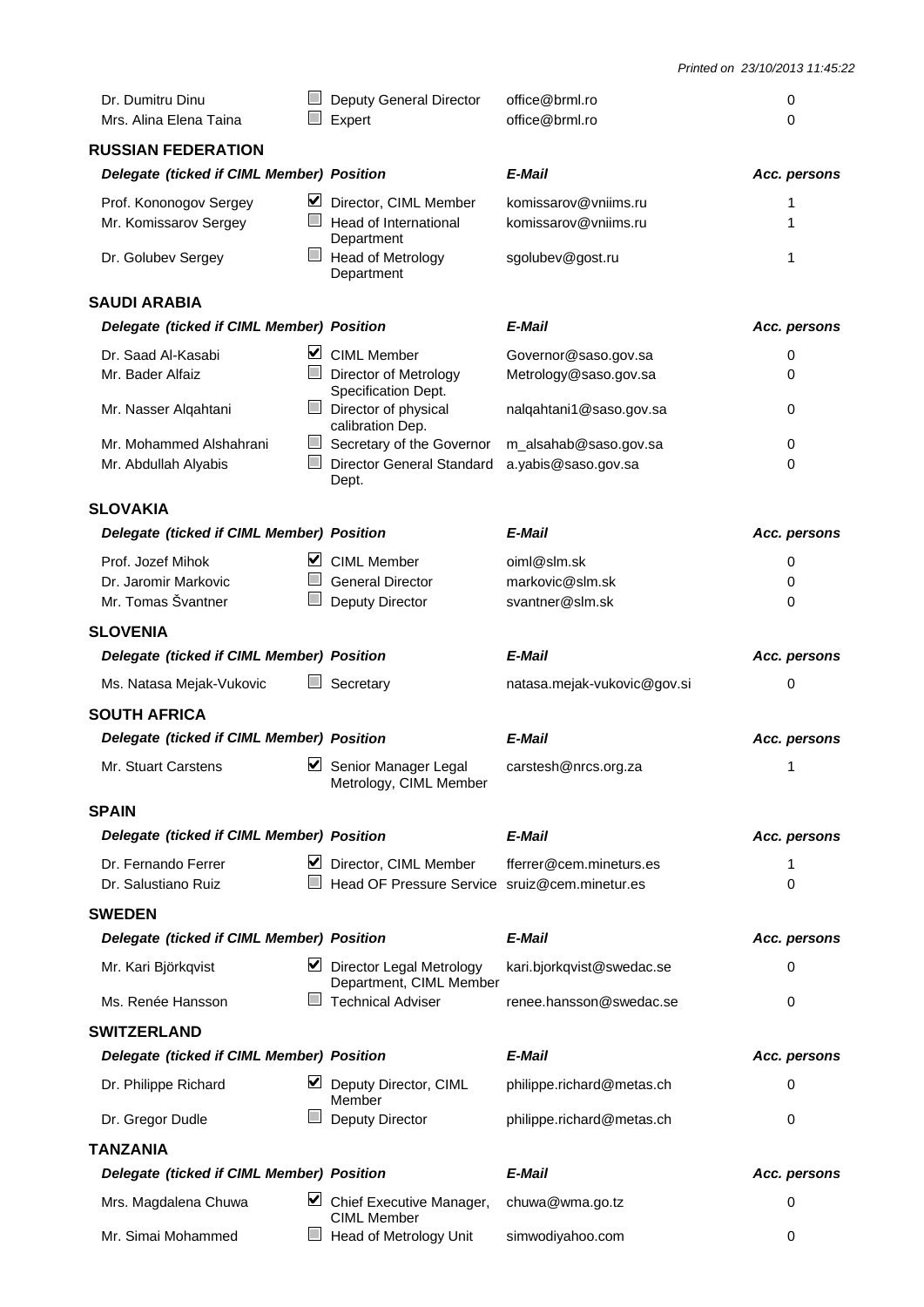| Mrs. Asanjwa Rwandalla                    |        | Regional Manager<br>(Kilimanjaro)                               | asanjwarwandalla@yahoo.com                                                                              | 0            |
|-------------------------------------------|--------|-----------------------------------------------------------------|---------------------------------------------------------------------------------------------------------|--------------|
| <b>TUNISIA</b>                            |        |                                                                 |                                                                                                         |              |
| Delegate (ticked if CIML Member) Position |        |                                                                 | E-Mail                                                                                                  | Acc. persons |
| <b>Cherif Fekiri</b>                      |        | Directeur de la Métrologie<br>Légale                            | mourad.benhassine@anm.nat.tn                                                                            | 0            |
| <b>TURKEY</b>                             |        |                                                                 |                                                                                                         |              |
| Delegate (ticked if CIML Member) Position |        |                                                                 | E-Mail                                                                                                  | Acc. persons |
| Mr. Mehmet Karaoðlu                       |        | <b>Head of Section</b>                                          | mehmet.karaoglu@sanayi.gov.tr                                                                           | 0            |
| <b>UNITED KINGDOM</b>                     |        |                                                                 |                                                                                                         |              |
| Delegate (ticked if CIML Member) Position |        |                                                                 | E-Mail                                                                                                  | Acc. persons |
| Mr. Peter Mason                           |        | Chief Executive, CIML<br>President                              | peter.mason@nmo.gov.uk                                                                                  | 0            |
| Mr. Morayo Awosola                        | ப      | <b>Project Manager</b>                                          | morayo.awosola@nmo.gov.uk                                                                               | 0            |
| <b>VIET NAM</b>                           |        |                                                                 |                                                                                                         |              |
| Delegate (ticked if CIML Member) Position |        |                                                                 | E-Mail                                                                                                  | Acc. persons |
| Mr. Vinh Tran Van                         |        | Deputy Director General,<br><b>CIML Member</b>                  | tranvanvinh@tcvn.gov.vn                                                                                 | 0            |
| Mr. Diep Nguyen Hung                      |        | Director of Metrology<br>Department                             | diepnhbdl@tcvn.gov.vn                                                                                   | 0            |
| Mr. Hong Vu Van                           | Ш      | Deputy Director of<br>International Cooperation<br>Department   | hongvu@tcvn.gov.vn                                                                                      | 0            |
| <b>ZAMBIA</b>                             |        |                                                                 |                                                                                                         |              |
| Delegate (ticked if CIML Member) Position |        |                                                                 | E-Mail                                                                                                  | Acc. persons |
| Eng. Sokwani Chilembo                     |        | $\triangleright$ Chief Executive Officer,<br><b>CIML Member</b> | swchilembo@yahoo.co.uk                                                                                  | 0            |
| Eng. Benjamin Musonda                     | $\Box$ | <b>Director Operations</b>                                      | bjmusonda@yahoo.com                                                                                     | 0            |
| <b>Corresponding Members</b>              |        |                                                                 | <b>Number of delegates:</b><br>18                                                                       |              |
| <b>BANGLADESH</b>                         |        |                                                                 |                                                                                                         |              |
| <b>Delegate</b>                           |        | <b>Position</b>                                                 | E-Mail                                                                                                  | Acc. persons |
| Dr. Mohammad Ali<br>Dr. Khademul Islam    |        | <b>Director</b>                                                 | Mohammad Ali <bsti_dmi@yahoo.com><br/>"Md.Khademul<br/>llamdimd.khademul@yahoo.com</bsti_dmi@yahoo.com> | 0<br>0       |
| <b>BENIN</b>                              |        |                                                                 |                                                                                                         |              |
| <b>Delegate</b>                           |        | <b>Position</b>                                                 | E-Mail                                                                                                  | Acc. persons |
| Mr. Loukoumanou Osséni                    |        | Directeur Général                                               | logaboys@yahoo.fr                                                                                       | 0            |
| <b>BOTSWANA</b><br><b>Delegate</b>        |        | <b>Position</b>                                                 | E-Mail                                                                                                  | Acc. persons |
| Mr. Ditlhake Tau                          |        |                                                                 |                                                                                                         | 0            |
|                                           |        | Manager - Trade Metrology tau@bobstandards.bw                   |                                                                                                         |              |
| <b>CAMBODIA</b><br><b>Delegate</b>        |        | <b>Position</b>                                                 | E-Mail                                                                                                  |              |
|                                           |        | President                                                       |                                                                                                         | Acc. persons |
| Dr. Liam Kimleng                          |        |                                                                 | cambodia_nmc@camintel.com                                                                               | 1            |
| <b>MOZAMBIQUE</b>                         |        | <b>Position</b>                                                 | E-Mail                                                                                                  |              |
| <b>Delegate</b>                           |        |                                                                 |                                                                                                         | Acc. persons |
| Mr. Alfredo Filipe Sitoe                  |        | Head of Delegation                                              | asitoe1961@gmail.com                                                                                    | 0            |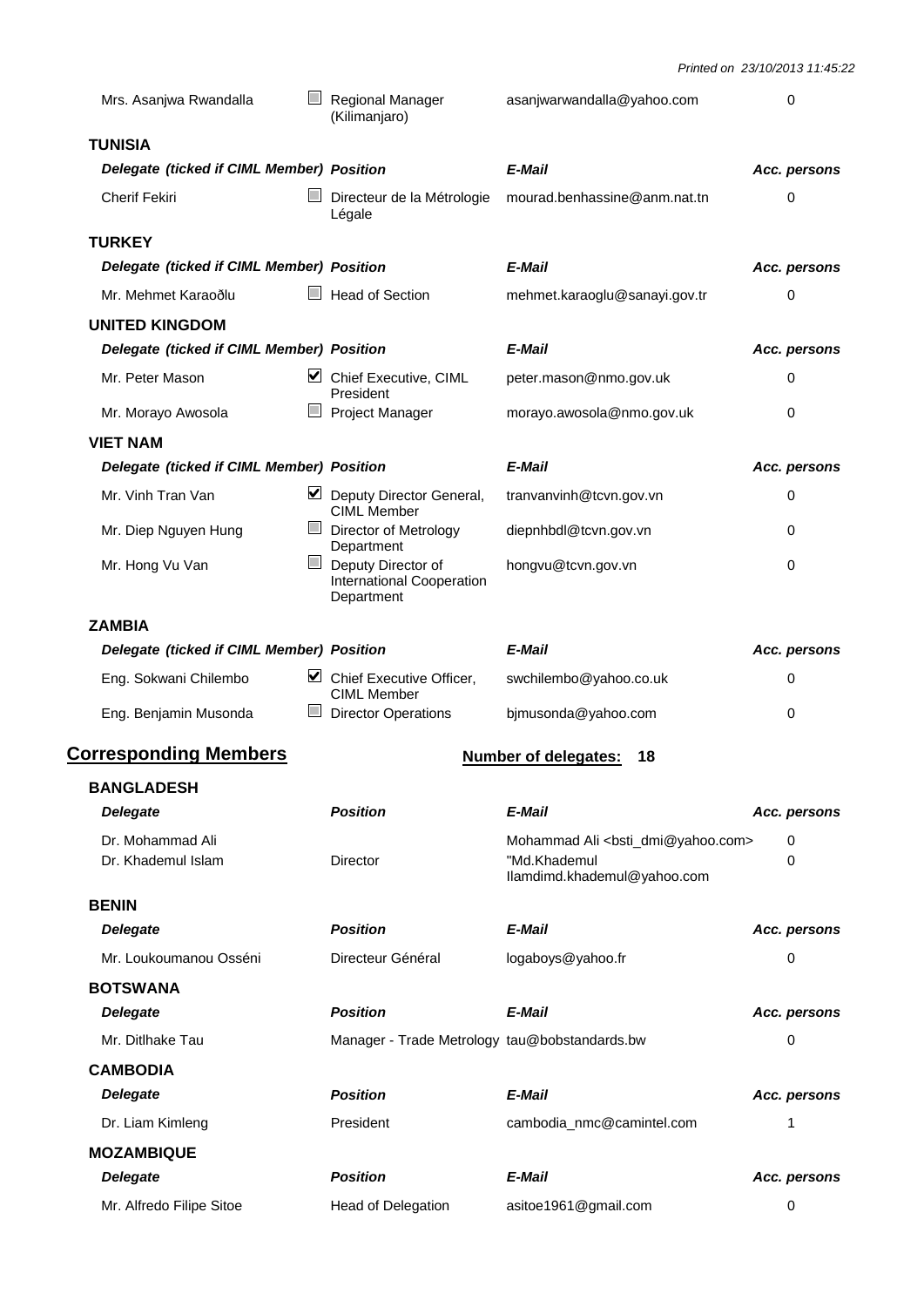|             | Mr. Geraldo Luisa Albasini                     | Head of Metrology<br>Department                                            | asitoe1961@gmail.com                                  | 0            |
|-------------|------------------------------------------------|----------------------------------------------------------------------------|-------------------------------------------------------|--------------|
|             | <b>NAMIBIA</b>                                 |                                                                            |                                                       |              |
|             | <b>Delegate</b>                                | <b>Position</b>                                                            | E-Mail                                                | Acc. persons |
|             | Mrs. Cecilia Hinda<br>Mr. Victor Mundembe      | General Manager<br>Manager                                                 | hindac@nsi.com.na<br>VanderwesthuizenM@nsi.com.na     | 0            |
|             | <b>SINGAPORE</b>                               |                                                                            |                                                       |              |
|             | <b>Delegate</b>                                | <b>Position</b>                                                            | E-Mail                                                | Acc. persons |
|             | Ms. Lee Fang Lim<br>Ms. Lena Soh               | Deputy Director<br>Senior Manager                                          | lim_lee_fang@spring.gov.sg<br>lena_soh@spring.gov.sg  | 0<br>0       |
|             | <b>UGANDA</b>                                  |                                                                            |                                                       |              |
|             | <b>Delegate</b>                                | <b>Position</b>                                                            | E-Mail                                                | Acc. persons |
|             | Mr. John Paul Musimami                         | Manager Legal Metrology                                                    | jpmusimami@unbs.go.ug                                 | 0            |
|             | <b>UNITED ARAB EMIRATES</b>                    |                                                                            |                                                       |              |
|             | <b>Delegate</b>                                | <b>Position</b>                                                            | E-Mail                                                | Acc. persons |
|             | Mr. Ahmad Almarzouqi                           | Legal Metrology Analyst                                                    | k.almazrouei@qcc.abudhabi.ae                          | 0            |
|             | Mr. Khalaf Almazrouei<br>Eng. Mohammed Almulla | Director of Legal Metrology<br>Director of Metrology<br>Department         | k.almazrouei@qcc.abudhabi.ae<br>malmulla@esma.ae      | 0<br>0       |
|             | <b>UZBEKISTAN</b>                              |                                                                            |                                                       |              |
|             | <b>Delegate</b>                                | <b>Position</b>                                                            | E-Mail                                                | Acc. persons |
|             | Mr. Ochilov Nudirbek                           | Director                                                                   |                                                       |              |
|             | <b>ZIMBABWE</b>                                |                                                                            |                                                       |              |
|             | <b>Delegate</b>                                | <b>Position</b>                                                            | E-Mail                                                | Acc. persons |
|             | Mr. Silas Makowe                               | Superintendent of Trade<br><b>Measures</b>                                 | smmakowe@yahoo.com                                    | 1            |
|             | Mr. Fambaoga Myambo                            | <b>Acting Director Research</b><br>and Domestic Trade                      | trademeasureszim@yahoo.com                            | 0            |
|             | <b>Honorary Members</b>                        |                                                                            | <b>Number of delegates:</b><br>3                      |              |
|             | <b>Delegate</b>                                | <b>Position</b>                                                            | E-Mail                                                | Acc. persons |
|             | Mr. John Birch                                 | Member of Honor                                                            | jabirch@bigpond.com                                   | 1            |
|             | Mr. Gerard Faber<br>Prof. Manfred Kochsiek     | <b>CIML Past President</b><br><b>CIML Past President</b>                   | gerard.j.faber@gmail.com<br>manfred@kochsiek.com      | 1<br>1       |
|             |                                                |                                                                            |                                                       |              |
|             | <b>Liaisons</b>                                |                                                                            | <b>Number of delegates:</b><br>5                      |              |
| <b>BIPM</b> |                                                |                                                                            |                                                       |              |
|             | <b>Delegate</b>                                | <b>Position</b>                                                            | E-Mail                                                | Acc. persons |
|             | Mr. Andy Henson                                | <b>International Director</b>                                              | ahenson@bipm.org                                      | 0            |
|             | <b>CECIP</b>                                   |                                                                            |                                                       |              |
|             | <b>Delegate</b>                                | <b>Position</b>                                                            | E-Mail                                                | Acc. persons |
|             | Mrs. Veronika Martens<br>Mr. Roland Nater      | President of Cecip Legal<br>Metrology Group<br><b>Head Legal Metrology</b> | Veronika.Martens@sartorius.com<br>Roland.Nater@mt.com | 2<br>0       |
| <b>IEC</b>  |                                                |                                                                            |                                                       |              |
|             | <b>Delegate</b>                                | <b>Position</b>                                                            | E-Mail                                                | Acc. persons |
|             | Mr. Dennis Chew                                | Director                                                                   | dch@iec.ch                                            | 0            |
|             |                                                |                                                                            |                                                       |              |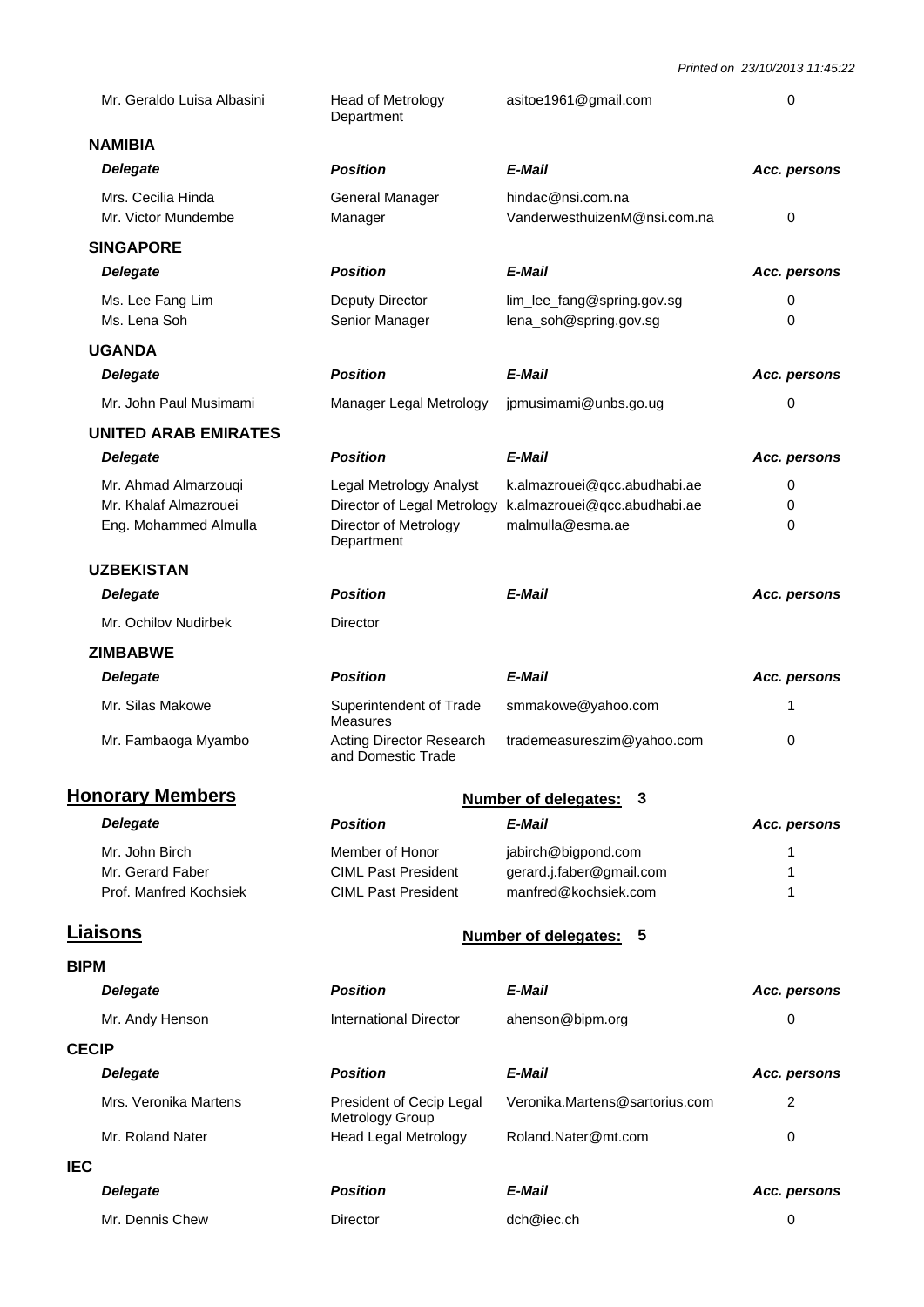#### **ILAC / IAF**

| <b>Delegate</b>       | <b>Position</b>                                                                                              | E-Mail                            | Acc. persons |
|-----------------------|--------------------------------------------------------------------------------------------------------------|-----------------------------------|--------------|
| Mr. Vu Xuan Thuy      | Director                                                                                                     | vuthuy@boa.gov.vn                 | 0            |
| <u>Individual</u>     |                                                                                                              | <b>Number of delegates:</b><br>27 |              |
| <b>Delegate</b>       | <b>Position</b>                                                                                              | E-Mail                            | Acc. persons |
| Mrs./Mr.              | Stameg Guest, Vietnam<br>Metrology Institute                                                                 |                                   | 0            |
| Mrs./Mr.              | Stameq Guest, Quatest 2                                                                                      |                                   | 0            |
| Mrs./Mr.              | Stameg Guest, Quatest 1                                                                                      |                                   | 0            |
| Mrs./Mr.              | Stameg Guest,<br>Departement of Inspection<br>of Products and Commidty<br>Quality                            |                                   | $\Omega$     |
| Mrs./Mr.              | Stameg Guest,<br>Information Center for<br>Standards, Metrology and<br>Quality                               |                                   | $\mathbf 0$  |
| Mrs./Mr.              | Stameq Guest, SMQ<br>Magazine                                                                                |                                   | 0            |
| Mrs./Mr.              | Stameg Guest,<br>Departement of Science<br>and Technology of Ho Chi<br>Minh City                             |                                   | $\mathbf 0$  |
| Mrs./Mr.              | Stameg Guest,<br>Information<br>Communication<br>Technology Center,<br>Ministry of Science and<br>Technology |                                   | 0            |
| Mrs./Mr.              | Stameq Guest, Vnexpress<br>online newspaper, Ministry<br>of Science and Technology                           |                                   | 0            |
| Mr. Cao Viet Bach     | Stameq Staff, Organizer                                                                                      |                                   | 0            |
| Mr. Yohan Duflos      | Interprète - Interpreter,<br><b>Master Service</b>                                                           |                                   | 0            |
| Mr. Jackie Han        | Event Manager, Hoabinh<br><b>Tourist Team</b>                                                                |                                   | 0            |
| Ms. Huong Bui         | <b>Hoabinh Tourist Team</b>                                                                                  |                                   | 0            |
| Ms. Le Hoai Phuong    | Stameq Secretariat,<br>Organizer                                                                             |                                   | 0            |
| Mr. Le Manh Ha        | Vice Chairman of People's<br>committee of Ho Chi Minh<br>City                                                |                                   | 0            |
| Mr. Ngo Guy Viet      | Director General, Stameq                                                                                     |                                   | 0            |
| Mr. Thang Nguyen      | Technical Staff, transfer,<br><b>Hoabinh Tourist Team</b>                                                    |                                   | 0            |
| Ms. Nguyen Minh Trang | Stameq Staff, Organizer                                                                                      |                                   | 0            |
| Ms. Nguyen Thanh Van  | Stameq Staff, Organizer                                                                                      |                                   | 0            |
| Ms. Nguyen Thi Lan Tu | Stameq Staff, Organizer                                                                                      |                                   | 0            |
| Mr. Pham Phuong Khanh | Stameq Staff, Organizer                                                                                      |                                   | 0            |
| Mr. Quyet Phan        | Technical Staff, Hoabinh<br><b>Tourist Team</b>                                                              |                                   | 0            |
| Mr. Antoine Tran      | Interprète - Interpreter,<br><b>Master Service</b>                                                           |                                   | 0            |
| Mr. Tran Quy Giau     | Stameq Staff, Organizer                                                                                      | bandoluong@tcvn.gov.vn            | 0            |
| Mr. Tran Viet Thanh   | Deputy Minister of<br>Science and Technology                                                                 |                                   | 0            |
| Ms. Truc Phuong Dang  | <b>Hoabinh Tourist Team</b>                                                                                  |                                   | 0            |
| Ms. Vui Nguyen        | Hoabinh Tourist Team                                                                                         |                                   | 0            |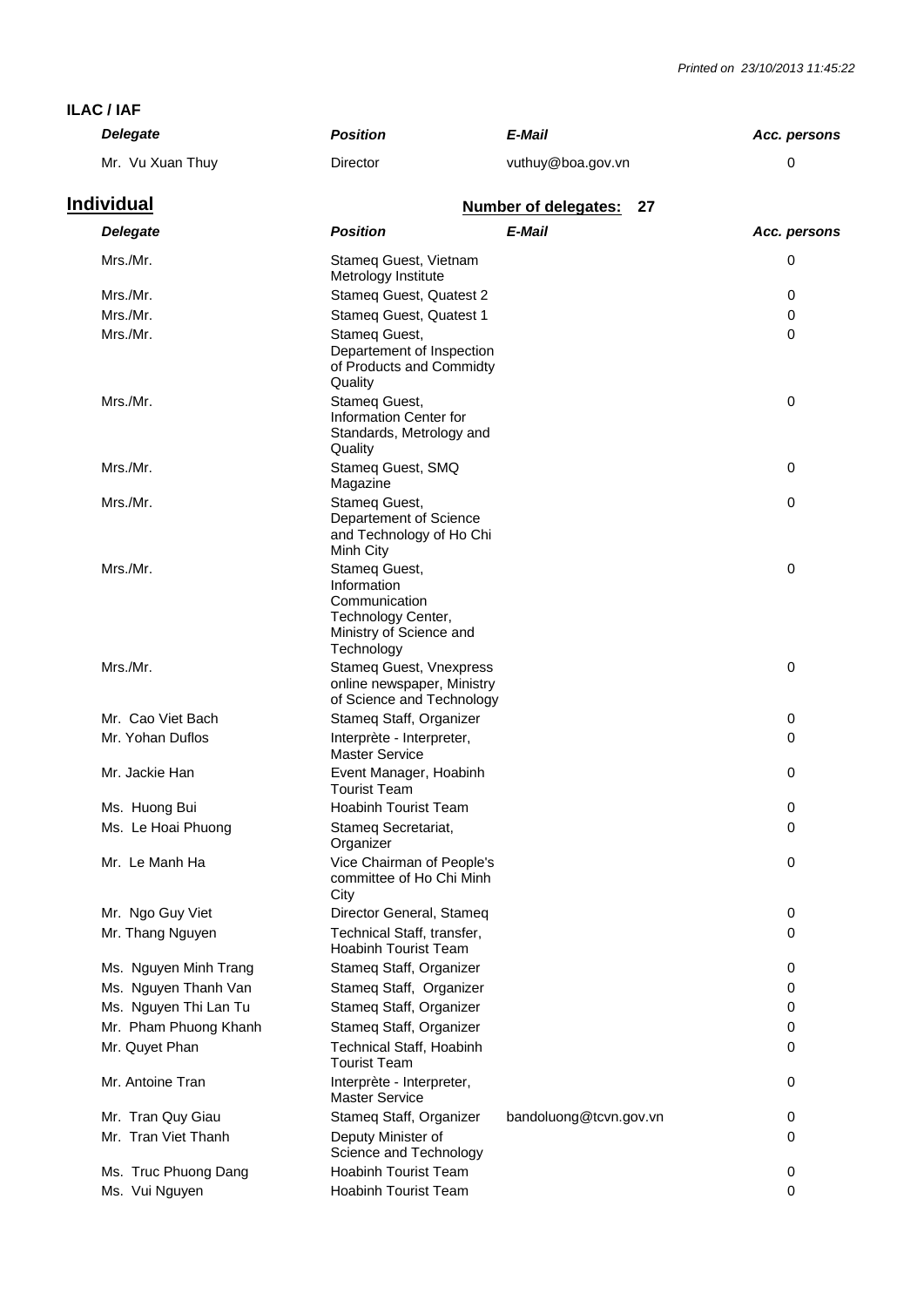| <b>BIML</b>                 | Number of delegates: 5                       |                                 |              |
|-----------------------------|----------------------------------------------|---------------------------------|--------------|
| <b>Delegate</b>             | <b>Position</b>                              | E-Mail                          | Acc. persons |
| Mr. Ian Dunmill             | <b>BIML Assistant Director</b>               | ian.dunmill@oiml.org            | 0            |
| Mr. Willem Kool             | <b>BIML Assistant Director</b>               | Willem.Kool@oiml.org            | 0            |
| Mr. Luis Mussio             | <b>BIML Engineer</b>                         | luis.mussio@oiml.org            | 0            |
| Mr. Stephen Patoray         | <b>BIML Director</b>                         | stephen.patoray@oiml.org        |              |
| Mrs. Patricia Saint-Germain | <b>BIML</b> Administrator,<br><b>Members</b> | patricia.saint-germain@oiml.org | 0            |

## **MAA Seminar**

**Total number of participants: 117**

**Member States Number of delegates:** 74

| <b>AUSTRALIA</b>                          |        |                                                                              |                                     |              |  |
|-------------------------------------------|--------|------------------------------------------------------------------------------|-------------------------------------|--------------|--|
| Delegate (ticked if CIML Member) Position |        |                                                                              | E-Mail                              | Acc. persons |  |
| Dr. Valerie Villiere                      | V      | General Manager, Legal<br>Metrology, CIML Member                             | valerie.villiere@measurement.gov.au | 0            |  |
| <b>AUSTRIA</b>                            |        |                                                                              |                                     |              |  |
| Delegate (ticked if CIML Member) Position |        |                                                                              | E-Mail                              | Acc. persons |  |
| Mr. Robert Edelmaier                      |        | $\triangleright$ Director of the Metrology<br>Service of BEV, CIML<br>Member | robert.edelmaier@bev.gv.at          | 0            |  |
| <b>CANADA</b>                             |        |                                                                              |                                     |              |  |
| Delegate (ticked if CIML Member) Position |        |                                                                              | E-Mail                              | Acc. persons |  |
| Mr. Alan Johnston                         |        | $\triangleright$ President M.C. CIML<br>Member                               | alan.johnston@ic.gc.ca              | 3            |  |
| Mr. Gilles Vinet                          | $\Box$ | Vice-President, Program<br>Development Directorate                           | gilles.vinet@ic.gc.ca               | $\Omega$     |  |
| <b>COLOMBIA</b>                           |        |                                                                              |                                     |              |  |
| Delegate (ticked if CIML Member) Position |        |                                                                              | E-Mail                              | Acc. persons |  |
| Mr. Alejandro Giraldo Lopez               |        | $\triangleright$ Superintendente<br>Delegado, CIML Member                    | agiraldo@sic.gov.co                 | 0            |  |
| <b>CROATIA</b>                            |        |                                                                              |                                     |              |  |
| Delegate (ticked if CIML Member) Position |        |                                                                              | E-Mail                              | Acc. persons |  |
| Mr. Ismar Avdagic                         |        | $\triangleright$ Director, CIML Member                                       | ured.ravnatelja@dzm.hr              | 0            |  |
| <b>CUBA</b>                               |        |                                                                              |                                     |              |  |
| Delegate (ticked if CIML Member) Position |        |                                                                              | E-Mail                              | Acc. persons |  |
| Eng. Fernando Antonio Arruza<br>Rodriguez |        | $\triangleright$ Director of Metrology,<br><b>CIML Member</b>                | arruza@ncnorma.cu                   | 0            |  |
| <b>CZECH REPUBLIC</b>                     |        |                                                                              |                                     |              |  |
| Delegate (ticked if CIML Member) Position |        |                                                                              | E-Mail                              | Acc. persons |  |
| Mr. Zbynek Veselak                        |        | <b>Director</b>                                                              | veselak@unmz.cz                     | 0            |  |
| <b>EGYPT</b>                              |        |                                                                              |                                     |              |  |
| Delegate (ticked if CIML Member) Position |        |                                                                              | E-Mail                              | Acc. persons |  |
| Eng. Medhat Fawzy Bekhit                  | ⊻      | Inspector, CIML Member                                                       | medhatfawzy50@yahoo.com             | 0            |  |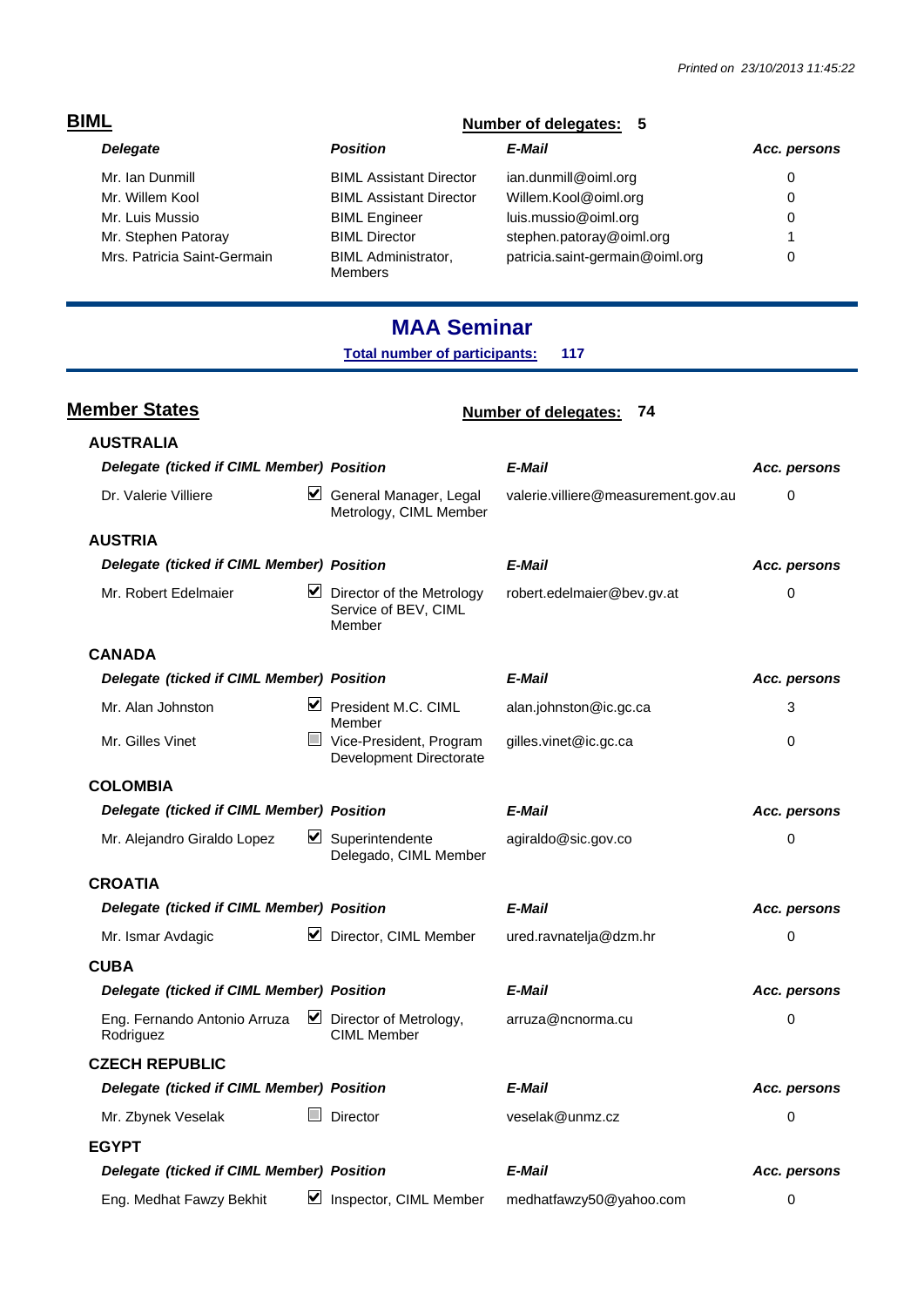#### **FINLAND**

| Delegate (ticked if CIML Member) Position          |                                                                                         | E-Mail                                       | Acc. persons |
|----------------------------------------------------|-----------------------------------------------------------------------------------------|----------------------------------------------|--------------|
| ⊻<br>Mr. Tuomo Valkeapää                           | Chief Engineer, CIML<br>Member                                                          | tuomo.valkeapaa@tukes.fi                     | 0            |
| <b>FRANCE</b>                                      |                                                                                         |                                              |              |
| Delegate (ticked if CIML Member) Position          |                                                                                         | E-Mail                                       | Acc. persons |
| Ms. Corinne Lagauterie                             | $\triangleright$ Chef du Bureau de la<br>Métrologie, Membre du<br>CIML                  | corinne.lagauterie@finances.gouv.fr          | 1            |
| <b>GERMANY</b>                                     |                                                                                         |                                              |              |
| Delegate (ticked if CIML Member) Position          |                                                                                         | E-Mail                                       | Acc. persons |
| Dr. Roman Schwartz<br>M                            | <b>Head of Division</b><br>Mechanics and Acoustics,<br><b>CIML First Vice-President</b> | roman.schwartz@ptb.de                        | 1            |
| <b>The State</b><br>Mr. Johann Fischer             | Director                                                                                | johann.fischer@lme.berlin-<br>brandenburg.de | $\mathbf 0$  |
| <b>HUNGARY</b>                                     |                                                                                         |                                              |              |
| Delegate (ticked if CIML Member) Position          |                                                                                         | E-Mail                                       | Acc. persons |
| Mr. Ferenc Monus                                   | Director                                                                                | monusf@mkeh.hu                               | 0            |
| <b>INDIA</b>                                       |                                                                                         |                                              |              |
| Delegate (ticked if CIML Member) Position          |                                                                                         | E-Mail                                       | Acc. persons |
| M<br>Mr. B.N. Dixit                                | <b>CIML Member</b>                                                                      | dirwmca@fca.nic.in                           |              |
| Mr. H.S. Saini                                     | <b>Consumer Affairs</b>                                                                 | dirwmca@fca.nic.in                           |              |
| <b>INDONESIA</b>                                   |                                                                                         |                                              |              |
| Delegate (ticked if CIML Member) Position          |                                                                                         | E-Mail                                       | Acc. persons |
| Mr. Hari Prawoko                                   | $\triangleright$ Director of Metrology,<br><b>CIML Member</b>                           | hari.prawoko@kemendag.go.id                  | 0            |
| Mr. Eko Agus Irianto                               | Head of Sub Directorate<br>of Facilities and<br>Cooperation                             | ssk.ditmet@kemendag.go.id                    | $\mathbf 0$  |
| Mr. Priyo Syamsul Nugraha                          | Head of Section of<br><b>Facilities</b>                                                 | priyo.syamsul@kemendag.go.id                 | 0            |
| <b>IRELAND</b>                                     |                                                                                         |                                              |              |
| Delegate (ticked if CIML Member) Position          |                                                                                         | E-Mail                                       | Acc. persons |
| ⊻<br>Ms. Mairead Buckley                           | Director of Legal<br>Metrology, CIML Member                                             | mairead.buckley@nsai.ie                      | 0            |
| <b>ISRAEL</b>                                      |                                                                                         |                                              |              |
| Delegate (ticked if CIML Member) Position          |                                                                                         | E-Mail                                       | Acc. persons |
| ⊻<br>Mr. Yitzhak (Itzik) Kimchi                    | Director Legal Metrology,<br><b>CIML Member</b>                                         | itzikk@economy.gov.il                        | 0            |
| <b>JAPAN</b>                                       |                                                                                         |                                              |              |
| Delegate (ticked if CIML Member) Position          |                                                                                         | E-Mail                                       | Acc. persons |
| M<br>Dr. Yukinobu Miki                             | Director of NMIJ, CIML<br>Second Vice-President                                         | y.miki@aist.go.jp                            | 0            |
| $\overline{\phantom{0}}$<br>Dr. Tsuyoshi Matsumoto | Assistant Director of<br>International Metrology<br><b>Cooperation Office</b>           | ty-matsumoto@aist.go.jp                      | 0            |
| Mr. Satoshi Miura                                  | Deputy Director of<br>Metrology Policy Office                                           | miura-satoshi1@meti.go.jp                    | 0            |
| $\overline{\phantom{0}}$<br>Mr. Kazuo Neda         | Principal Research<br>Manager                                                           | kt-neda@aist.go.jp                           | 0            |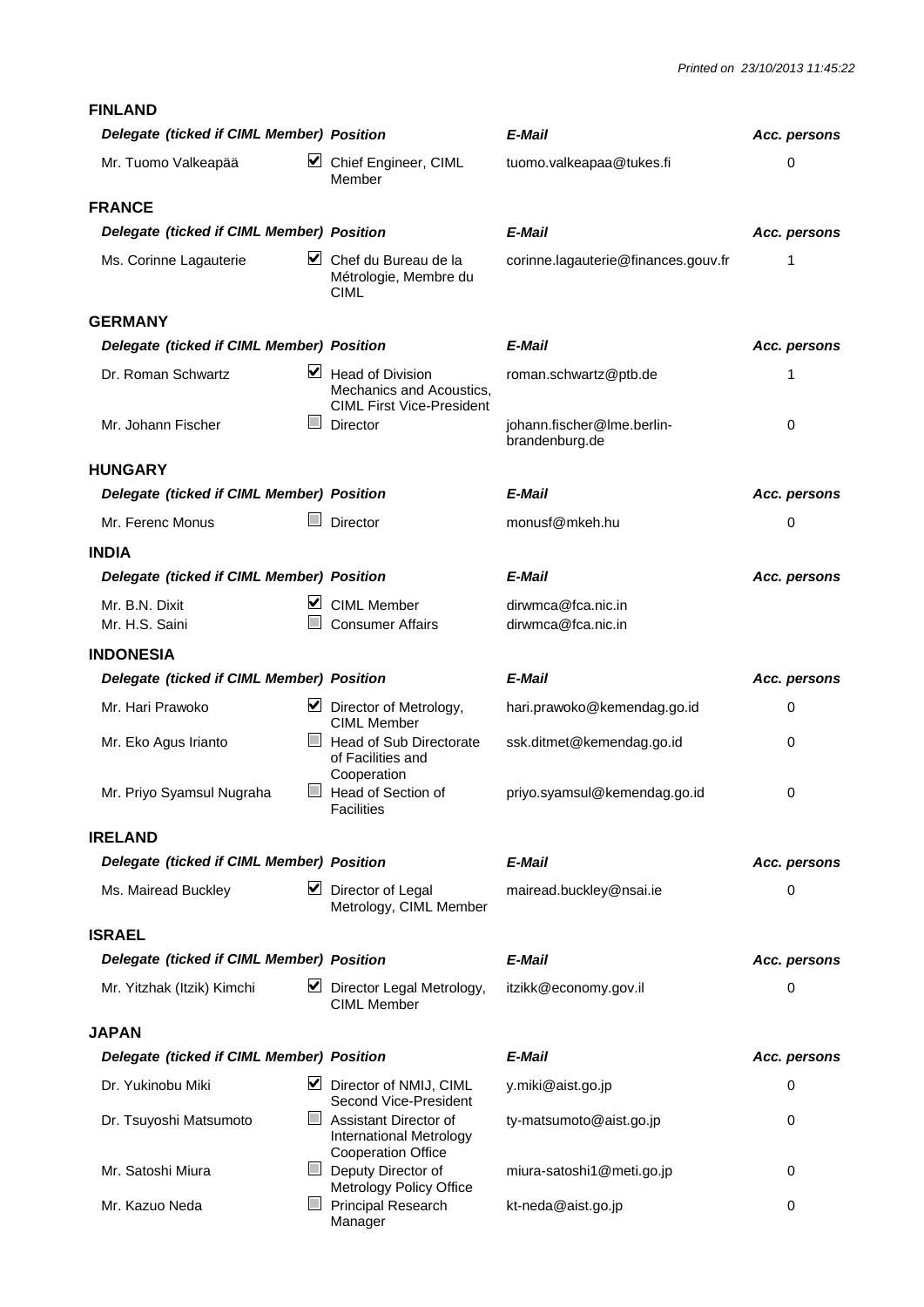| Mr. Yoshihisa Takano                                                                                                    |                          | Director of Metrology<br>Policy Office                                                                     | takano-yoshihisa@meti.go.jp                                                                                                                | 0                          |
|-------------------------------------------------------------------------------------------------------------------------|--------------------------|------------------------------------------------------------------------------------------------------------|--------------------------------------------------------------------------------------------------------------------------------------------|----------------------------|
| Dr. Toshiyuki Takatsuji                                                                                                 |                          | Deputy Director                                                                                            | toshiyuki.takatsuji@aist.go.jp                                                                                                             | 0                          |
| KOREA (R.)                                                                                                              |                          |                                                                                                            |                                                                                                                                            |                            |
| Delegate (ticked if CIML Member) Position                                                                               |                          |                                                                                                            | E-Mail                                                                                                                                     | Acc. persons               |
| Dr. Mi-Ae Choi<br>Mr. Sung-Sil Kim<br>Mr. Kwang Min Park<br>Mr. Hong Ho Shim<br>Mr. Hee Chan Yang<br>Mr. Chang Yeol Kim | ⊻                        | Director, CIML Member<br><b>Team Reader</b><br>Assistant Program Director hcyang75@korea.kr<br>Manager KTC | machoi@korea.kr                                                                                                                            | 4<br>0                     |
| <b>MACEDONIA (F.Y.R.)</b>                                                                                               |                          |                                                                                                            |                                                                                                                                            |                            |
| Delegate (ticked if CIML Member) Position                                                                               |                          |                                                                                                            | E-Mail                                                                                                                                     | Acc. persons               |
| Mr. Dimitar Parnardziev<br>Ms. Emilija Mishevska                                                                        | M                        | Director, CIML Member<br>Head of Legal Metrology<br>Department                                             | dimitar.parnardziev@bom.gov.mk<br>emilija.misevska@bom.gov.mk                                                                              | 0<br>0                     |
| <b>NETHERLANDS</b>                                                                                                      |                          |                                                                                                            |                                                                                                                                            |                            |
| Delegate (ticked if CIML Member) Position                                                                               |                          |                                                                                                            | E-Mail                                                                                                                                     | Acc. persons               |
| Dr. Cees van Mullem<br>Mr. Cock Ostermann                                                                               | M                        | Director, CIML Member                                                                                      | cvanmullem@verispect.nl                                                                                                                    | 0                          |
| Mr. George Teunisse                                                                                                     |                          | OIML Contact for The<br>Netherlands                                                                        | gteunisse@verispect.nl                                                                                                                     | 0                          |
| Mrs. Anneke van Spronssen                                                                                               | $\overline{\phantom{0}}$ | Senior Officer, WELMEC<br>President                                                                        | J.M.vanSpronssen@minez.nl                                                                                                                  | 0                          |
|                                                                                                                         |                          |                                                                                                            |                                                                                                                                            |                            |
| <b>NEW ZEALAND</b>                                                                                                      |                          |                                                                                                            |                                                                                                                                            |                            |
| Delegate (ticked if CIML Member) Position                                                                               |                          |                                                                                                            | E-Mail                                                                                                                                     | Acc. persons               |
| Mr. Stephen O'Brien                                                                                                     | M                        | Manager, CIML Member                                                                                       | stephen.obrien@mbie.govt.nz                                                                                                                | 0                          |
| <b>P.R. CHINA</b>                                                                                                       |                          |                                                                                                            |                                                                                                                                            |                            |
| Delegate (ticked if CIML Member) Position                                                                               |                          |                                                                                                            | E-Mail                                                                                                                                     | Acc. persons               |
| Wu Fangdi<br>Ms. Zheng Huaxin<br>Mr. Han Jianping<br>He Xiaoming<br>Mr. Han YI<br>Mr. Du Yuejun                         |                          | Deputy Director General<br>Deputy Director<br>Deputy Director General<br><b>Director General</b>           | zhenghx@aqsiq.gov.cn<br>zhenghx@aqsiq.gov.cn<br>zhenghx@aqsiq.gov.cn<br>hanjp@aqsiq.gov.cn<br>zhenghx@aqsiq.gov.cn<br>zhenghx@aqsiq.gov.cn | 0<br>0<br>0<br>0<br>0<br>0 |
| <b>POLAND</b>                                                                                                           |                          |                                                                                                            |                                                                                                                                            |                            |
| Delegate (ticked if CIML Member) Position                                                                               |                          |                                                                                                            | E-Mail                                                                                                                                     | Acc. persons               |
| Mrs. Dorota Habich                                                                                                      | M                        | Vice-President, CIML<br>Member                                                                             | vprdh@gum.gov.pl                                                                                                                           | 0                          |
| Mr. Miroslaw Izdebski                                                                                                   |                          | Director of the Legal<br><b>Metrology Department</b>                                                       | bmp@gum.gov.pl                                                                                                                             | 0                          |
| <b>RUSSIAN FEDERATION</b>                                                                                               |                          |                                                                                                            |                                                                                                                                            |                            |
| Delegate (ticked if CIML Member) Position                                                                               |                          |                                                                                                            | E-Mail                                                                                                                                     | Acc. persons               |
| Prof. Kononogov Sergey                                                                                                  | M                        | Director, CIML Member                                                                                      | komissarov@vniims.ru                                                                                                                       | 1                          |
| Mr. Komissarov Sergey                                                                                                   |                          | Head of International<br>Department                                                                        | komissarov@vniims.ru                                                                                                                       | 1                          |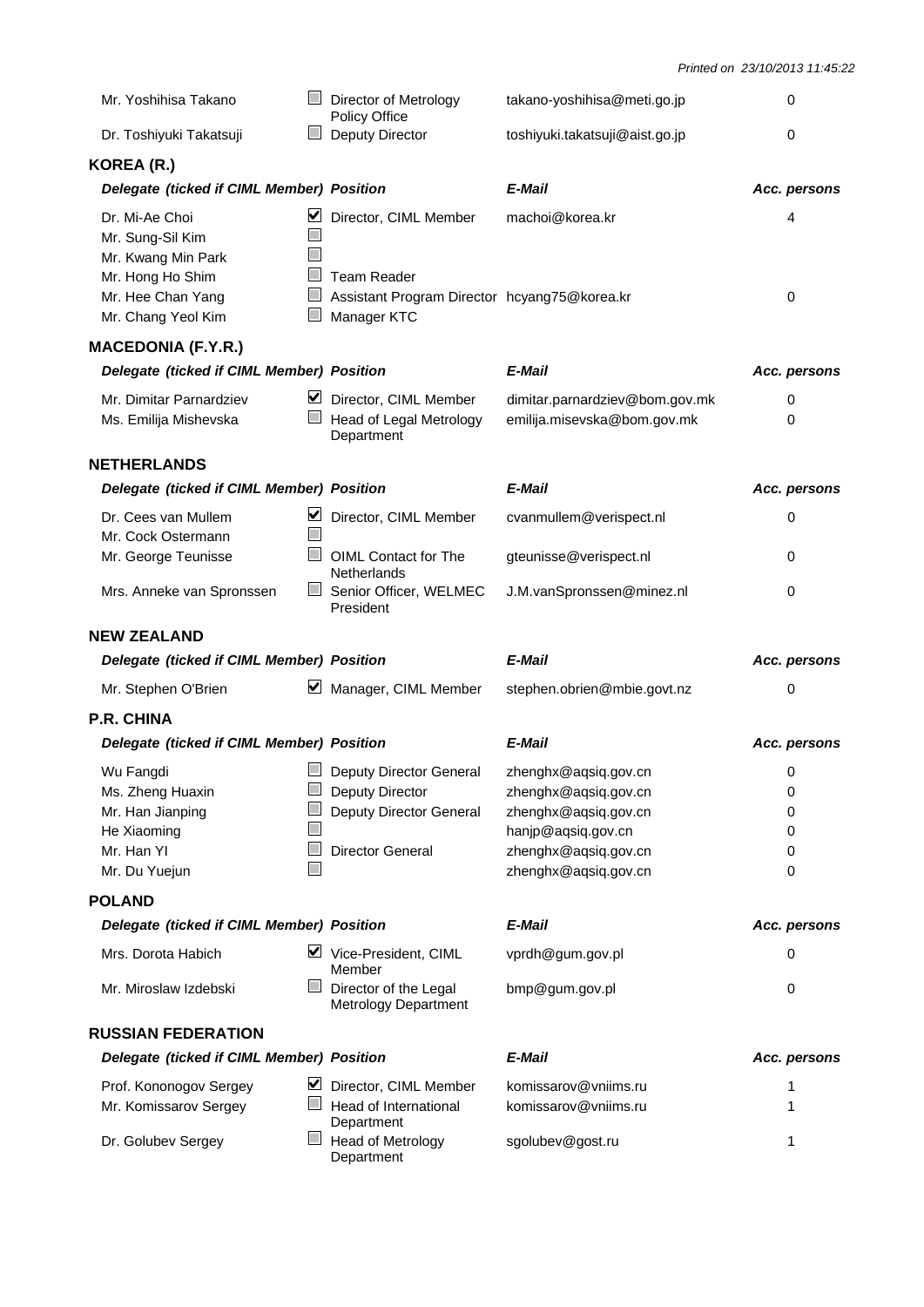| <b>SAUDI ARABIA</b>                       |                                                                          |                             |              |
|-------------------------------------------|--------------------------------------------------------------------------|-----------------------------|--------------|
| Delegate (ticked if CIML Member) Position |                                                                          | E-Mail                      | Acc. persons |
| Mr. Bader Alfaiz                          | $\overline{\phantom{0}}$<br>Director of Metrology<br>Specification Dept. | Metrology@saso.gov.sa       | 0            |
| Mr. Nasser Alqahtani                      | $\mathbb{L}$<br>Director of physical<br>calibration Dep.                 | nalqahtani1@saso.gov.sa     | 0            |
| Mr. Abdullah Alyabis                      | l.<br><b>Director General Standard</b><br>Dept.                          | a.yabis@saso.gov.sa         | $\Omega$     |
| <b>SLOVAKIA</b>                           |                                                                          |                             |              |
| Delegate (ticked if CIML Member) Position |                                                                          | E-Mail                      | Acc. persons |
| Prof. Jozef Mihok                         | ■ CIML Member                                                            | oiml@slm.sk                 | 0            |
| Dr. Jaromir Markovic                      | $\mathcal{L}^{\mathcal{A}}$<br><b>General Director</b>                   | markovic@slm.sk             | 0            |
| Mr. Tomas Švantner                        | Deputy Director                                                          | svantner@slm.sk             | 0            |
| <b>SLOVENIA</b>                           |                                                                          |                             |              |
| Delegate (ticked if CIML Member) Position |                                                                          | E-Mail                      | Acc. persons |
| Ms. Natasa Mejak-Vukovic                  | Secretary                                                                | natasa.mejak-vukovic@gov.si | $\mathbf 0$  |
| <b>SOUTH AFRICA</b>                       |                                                                          |                             |              |
| Delegate (ticked if CIML Member) Position |                                                                          | E-Mail                      | Acc. persons |
| Mr. Stuart Carstens                       | Senior Manager Legal<br>Metrology, CIML Member                           | carstesh@nrcs.org.za        | 1            |
| <b>SPAIN</b>                              |                                                                          |                             |              |
| Delegate (ticked if CIML Member) Position |                                                                          | E-Mail                      | Acc. persons |
| Dr. Salustiano Ruiz                       | Head OF Pressure Service sruiz@cem.minetur.es                            |                             | 0            |
| <b>SWEDEN</b>                             |                                                                          |                             |              |
|                                           |                                                                          |                             |              |
| Delegate (ticked if CIML Member) Position |                                                                          | E-Mail                      | Acc. persons |
| Mr. Kari Björkqvist                       | $\triangleright$ Director Legal Metrology                                | kari.bjorkqvist@swedac.se   | 0            |
| Ms. Renée Hansson                         | Department, CIML Member<br><b>I</b><br><b>Technical Adviser</b>          | renee.hansson@swedac.se     | $\mathbf 0$  |
| <b>SWITZERLAND</b>                        |                                                                          |                             |              |
| Delegate (ticked if CIML Member) Position |                                                                          | E-Mail                      | Acc. persons |
| Dr. Philippe Richard                      | ⊻<br>Deputy Director, CIML<br>Member                                     | philippe.richard@metas.ch   | 0            |
| Dr. Gregor Dudle                          | Deputy Director                                                          | philippe.richard@metas.ch   | 0            |
| <b>TANZANIA</b>                           |                                                                          |                             |              |
| Delegate (ticked if CIML Member) Position |                                                                          | E-Mail                      | Acc. persons |
| Mrs. Magdalena Chuwa                      | ⊻<br>Chief Executive Manager,<br><b>CIML Member</b>                      | chuwa@wma.go.tz             | 0            |
| Mr. Simai Mohammed                        | Head of Metrology Unit<br>$\Box$                                         | simwodiyahoo.com            | 0            |
| Mrs. Asanjwa Rwandalla                    | L<br>Regional Manager<br>(Kilimanjaro)                                   | asanjwarwandalla@yahoo.com  | 0            |
| <b>UNITED KINGDOM</b>                     |                                                                          |                             |              |
| Delegate (ticked if CIML Member) Position |                                                                          | E-Mail                      | Acc. persons |
| Mr. Peter Mason                           | Chief Executive, CIML<br>⊻<br>President                                  | peter.mason@nmo.gov.uk      | 0            |
| Mr. Morayo Awosola                        | Project Manager                                                          | morayo.awosola@nmo.gov.uk   | $\mathbf 0$  |
| <b>VIET NAM</b>                           |                                                                          |                             |              |
| Delegate (ticked if CIML Member) Position |                                                                          | E-Mail                      | Acc. persons |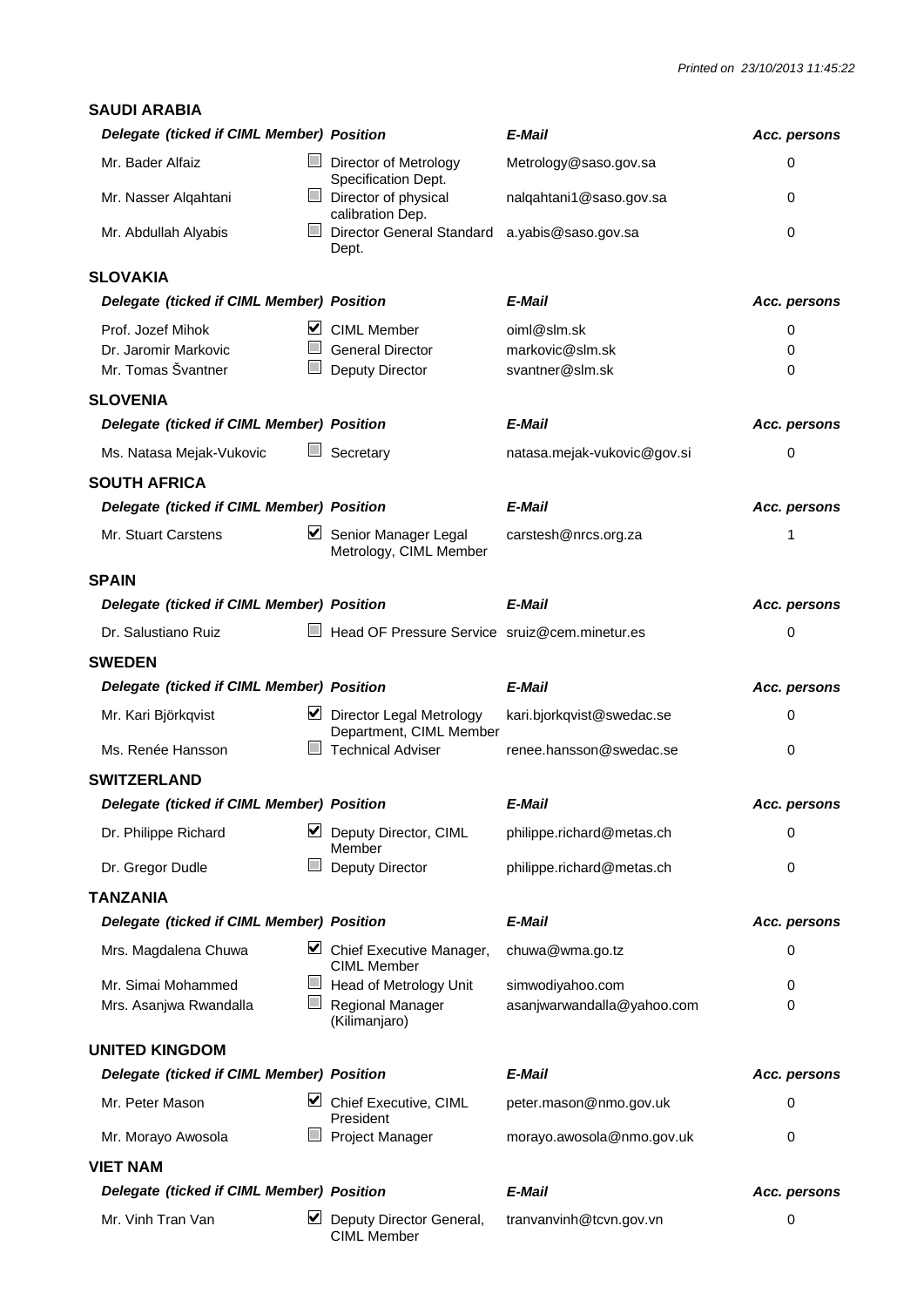*Printed on 23/10/2013 11:45:22*

| Mr. Diep Nguyen Hung                                                   | Director of Metrology<br>Department                                                           | diepnhbdl@tcvn.gov.vn                                                                                   | 0            |
|------------------------------------------------------------------------|-----------------------------------------------------------------------------------------------|---------------------------------------------------------------------------------------------------------|--------------|
| Mr. Hong Vu Van                                                        | Deputy Director of<br>International Cooperation<br>Department                                 | hongvu@tcvn.gov.vn                                                                                      | $\Omega$     |
| <b>ZAMBIA</b>                                                          |                                                                                               |                                                                                                         |              |
| Delegate (ticked if CIML Member) Position                              |                                                                                               | E-Mail                                                                                                  | Acc. persons |
| Eng. Sokwani Chilembo                                                  | $\triangleright$ Chief Executive Officer,<br><b>CIML Member</b>                               | swchilembo@yahoo.co.uk                                                                                  | 0            |
| Eng. Benjamin Musonda                                                  | $\Box$ Director Operations                                                                    | bjmusonda@yahoo.com                                                                                     | 0            |
| <b>Corresponding Members</b>                                           |                                                                                               | <b>Number of delegates:</b><br>18                                                                       |              |
| <b>BANGLADESH</b>                                                      |                                                                                               |                                                                                                         |              |
| <b>Delegate</b>                                                        | <b>Position</b>                                                                               | E-Mail                                                                                                  | Acc. persons |
| Dr. Mohammad Ali<br>Dr. Khademul Islam                                 | Director                                                                                      | Mohammad Ali <bsti_dmi@yahoo.com><br/>"Md.Khademul<br/>llamdimd.khademul@yahoo.com</bsti_dmi@yahoo.com> | 0<br>0       |
| <b>BENIN</b>                                                           |                                                                                               |                                                                                                         |              |
| <b>Delegate</b>                                                        | <b>Position</b>                                                                               | E-Mail                                                                                                  | Acc. persons |
| Mr. Loukoumanou Osséni                                                 | Directeur Général                                                                             | logaboys@yahoo.fr                                                                                       | 0            |
| <b>BOTSWANA</b>                                                        |                                                                                               |                                                                                                         |              |
| <b>Delegate</b>                                                        | <b>Position</b>                                                                               | E-Mail                                                                                                  | Acc. persons |
| Mr. Ditlhake Tau                                                       | Manager - Trade Metrology tau@bobstandards.bw                                                 |                                                                                                         | 0            |
| <b>CAMBODIA</b>                                                        |                                                                                               |                                                                                                         |              |
| <b>Delegate</b>                                                        | <b>Position</b>                                                                               | E-Mail                                                                                                  | Acc. persons |
| Dr. Liam Kimleng                                                       | President                                                                                     | cambodia_nmc@camintel.com                                                                               | 1            |
| <b>MOZAMBIQUE</b>                                                      |                                                                                               |                                                                                                         |              |
| <b>Delegate</b>                                                        | <b>Position</b>                                                                               | E-Mail                                                                                                  | Acc. persons |
| Mr. Alfredo Filipe Sitoe<br>Mr. Geraldo Luisa Albasini                 | <b>Head of Delegation</b><br><b>Head of Metrology</b><br>Department                           | asitoe1961@gmail.com<br>asitoe1961@gmail.com                                                            | 0<br>0       |
| <b>NAMIBIA</b>                                                         |                                                                                               |                                                                                                         |              |
| <b>Delegate</b>                                                        | <b>Position</b>                                                                               | E-Mail                                                                                                  | Acc. persons |
| Mrs. Cecilia Hinda<br>Mr. Victor Mundembe                              | <b>General Manager</b><br>Manager                                                             | hindac@nsi.com.na<br>VanderwesthuizenM@nsi.com.na                                                       | 0            |
| <b>SINGAPORE</b>                                                       |                                                                                               |                                                                                                         |              |
| <b>Delegate</b>                                                        | <b>Position</b>                                                                               | E-Mail                                                                                                  | Acc. persons |
| Ms. Lee Fang Lim<br>Ms. Lena Soh                                       | Deputy Director<br>Senior Manager                                                             | lim_lee_fang@spring.gov.sg<br>lena_soh@spring.gov.sg                                                    | 0<br>0       |
| <b>UGANDA</b>                                                          |                                                                                               |                                                                                                         |              |
| <b>Delegate</b>                                                        | <b>Position</b>                                                                               | E-Mail                                                                                                  | Acc. persons |
| Mr. John Paul Musimami                                                 | Manager Legal Metrology                                                                       | jpmusimami@unbs.go.ug                                                                                   | 0            |
| <b>UNITED ARAB EMIRATES</b>                                            |                                                                                               |                                                                                                         |              |
| <b>Delegate</b>                                                        | <b>Position</b>                                                                               | E-Mail                                                                                                  | Acc. persons |
| Mr. Ahmad Almarzouqi<br>Mr. Khalaf Almazrouei<br>Eng. Mohammed Almulla | Legal Metrology Analyst<br>Director of Legal Metrology<br>Director of Metrology<br>Department | k.almazrouei@qcc.abudhabi.ae<br>k.almazrouei@qcc.abudhabi.ae<br>malmulla@esma.ae                        | 0<br>0<br>0  |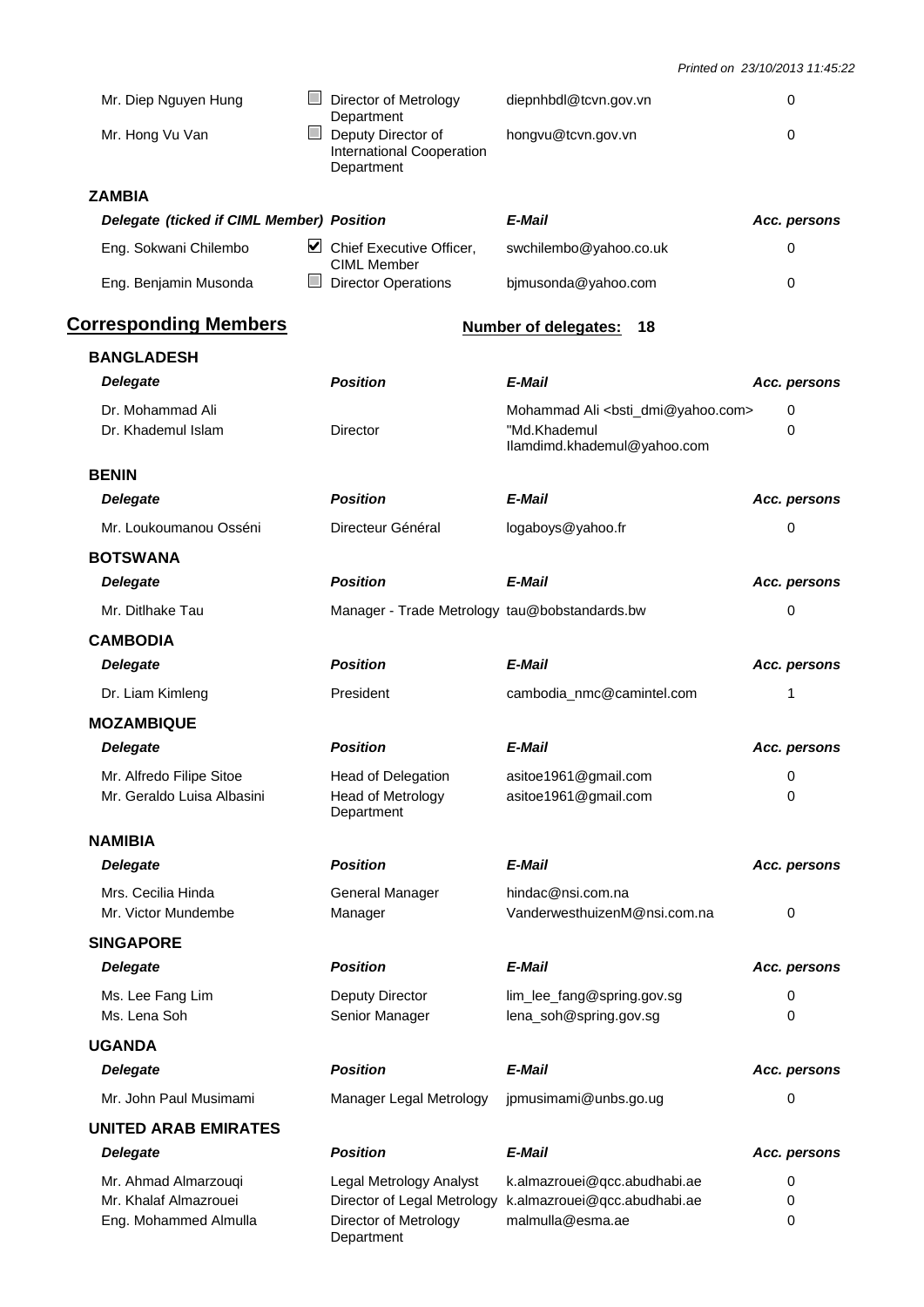| <b>UZBEKISTAN</b>                       |                                                                            |                                   |              |
|-----------------------------------------|----------------------------------------------------------------------------|-----------------------------------|--------------|
| <b>Delegate</b>                         | <b>Position</b>                                                            | E-Mail                            | Acc. persons |
| Mr. Ochilov Nudirbek                    | Director                                                                   |                                   |              |
| <b>ZIMBABWE</b>                         |                                                                            |                                   |              |
| <b>Delegate</b>                         | <b>Position</b>                                                            | E-Mail                            | Acc. persons |
| Mr. Silas Makowe                        | Superintendent of Trade<br>Measures                                        | smmakowe@yahoo.com                | 1            |
| Mr. Fambaoga Myambo                     | <b>Acting Director Research</b><br>and Domestic Trade                      | trademeasureszim@yahoo.com        | 0            |
| <b>Honorary Members</b>                 |                                                                            | <b>Number of delegates:</b><br>3  |              |
| <b>Delegate</b>                         | <b>Position</b>                                                            | E-Mail                            | Acc. persons |
| Mr. John Birch                          | Member of Honor                                                            | jabirch@bigpond.com               | 1            |
| Mr. Gerard Faber                        | <b>CIML Past President</b>                                                 | gerard.j.faber@gmail.com          | 1            |
| Prof. Manfred Kochsiek                  | <b>CIML Past President</b>                                                 | manfred@kochsiek.com              | 1            |
| <b>Liaisons</b>                         |                                                                            | <b>Number of delegates:</b><br>3  |              |
| <b>CECIP</b>                            |                                                                            |                                   |              |
| <b>Delegate</b>                         | <b>Position</b>                                                            | E-Mail                            | Acc. persons |
| Mrs. Veronika Martens                   | President of Cecip Legal<br>Metrology Group                                | Veronika.Martens@sartorius.com    | 2            |
| Mr. Roland Nater                        | <b>Head Legal Metrology</b>                                                | Roland.Nater@mt.com               | 0            |
| <b>IEC</b>                              |                                                                            |                                   |              |
| <b>Delegate</b>                         | <b>Position</b>                                                            | E-Mail                            | Acc. persons |
| Mr. Dennis Chew                         | Director                                                                   | dch@iec.ch                        | 0            |
| <b>Individual</b>                       |                                                                            | <b>Number of delegates:</b><br>14 |              |
| <b>Delegate</b>                         | <b>Position</b>                                                            | E-Mail                            | Acc. persons |
| Mr. Cao Viet Bach                       | Stameg Staff, Organizer                                                    |                                   | 0            |
| Mr. Jackie Han                          | Event Manager, Hoabinh<br><b>Tourist Team</b>                              |                                   | 0            |
| Mr. Hoang Hou                           | Journalist                                                                 |                                   |              |
| Ms. Huong Bui                           | <b>Hoabinh Tourist Team</b>                                                |                                   | $\mathbf 0$  |
| Ms. Le Hoai Phuong                      | Stameg Secretariat,<br>Organizer                                           |                                   | 0            |
| Mr. Thang Nguyen                        | Technical Staff, transfer,<br><b>Hoabinh Tourist Team</b>                  |                                   | 0            |
| Ms. Nguyen Minh Trang                   | Stameq Staff, Organizer                                                    |                                   | 0            |
| Ms. Nguyen Thanh Van                    | Stameg Staff, Organizer                                                    |                                   | 0            |
| Ms. Nguyen Thi Lan Tu                   | Stameq Staff, Organizer                                                    |                                   | 0            |
| Mr. Pham Phuong Khanh<br>Mr. Quyet Phan | Stameq Staff, Organizer<br>Technical Staff, Hoabinh<br><b>Tourist Team</b> |                                   | 0<br>0       |
| Mr. Tran Quy Giau                       | Stameq Staff, Organizer                                                    | bandoluong@tcvn.gov.vn            | 0            |
| Ms. Truc Phuong Dang                    | <b>Hoabinh Tourist Team</b>                                                |                                   | 0            |
| Ms. Vui Nguyen                          | <b>Hoabinh Tourist Team</b>                                                |                                   | 0            |
| <b>BIML</b>                             |                                                                            | <b>Number of delegates:</b><br>5  |              |
| <b>Delegate</b>                         | <b>Position</b>                                                            | E-Mail                            | Acc. persons |
| Mr. Ian Dunmill                         | <b>BIML Assistant Director</b>                                             | ian.dunmill@oiml.org              | 0            |

Mr. Willem Kool **BIML Assistant Director** Willem.Kool@oiml.org 0 Mr. Luis Mussio **Communist Communist Communist Communist Communist Communist Communist Communist Communist Communist Communist Communist Communist Communist Communist Communist Communist Communist Communist Communist Commu**